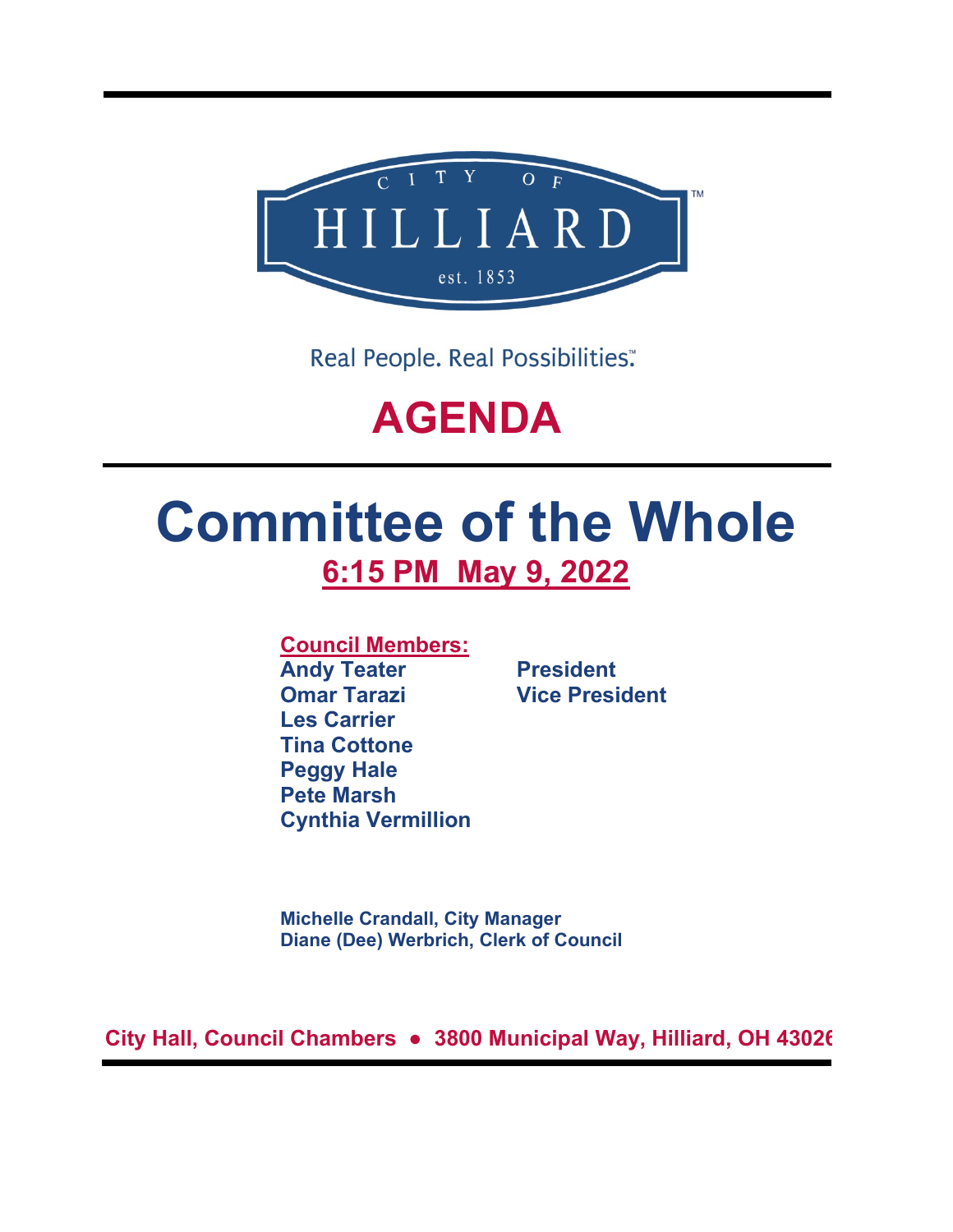

## **I. Call to Order**

- **II. Roll Call**
- **III. Approval of Minutes** A. March 28, 2022, Committee of the Whole
	-
- **IV. Business**
	- A. Electric Aggregation Presentation AEP Energy
- **V. Items for Discussion**
- **VI. City Manager Updates**
- **VII. Adjournment**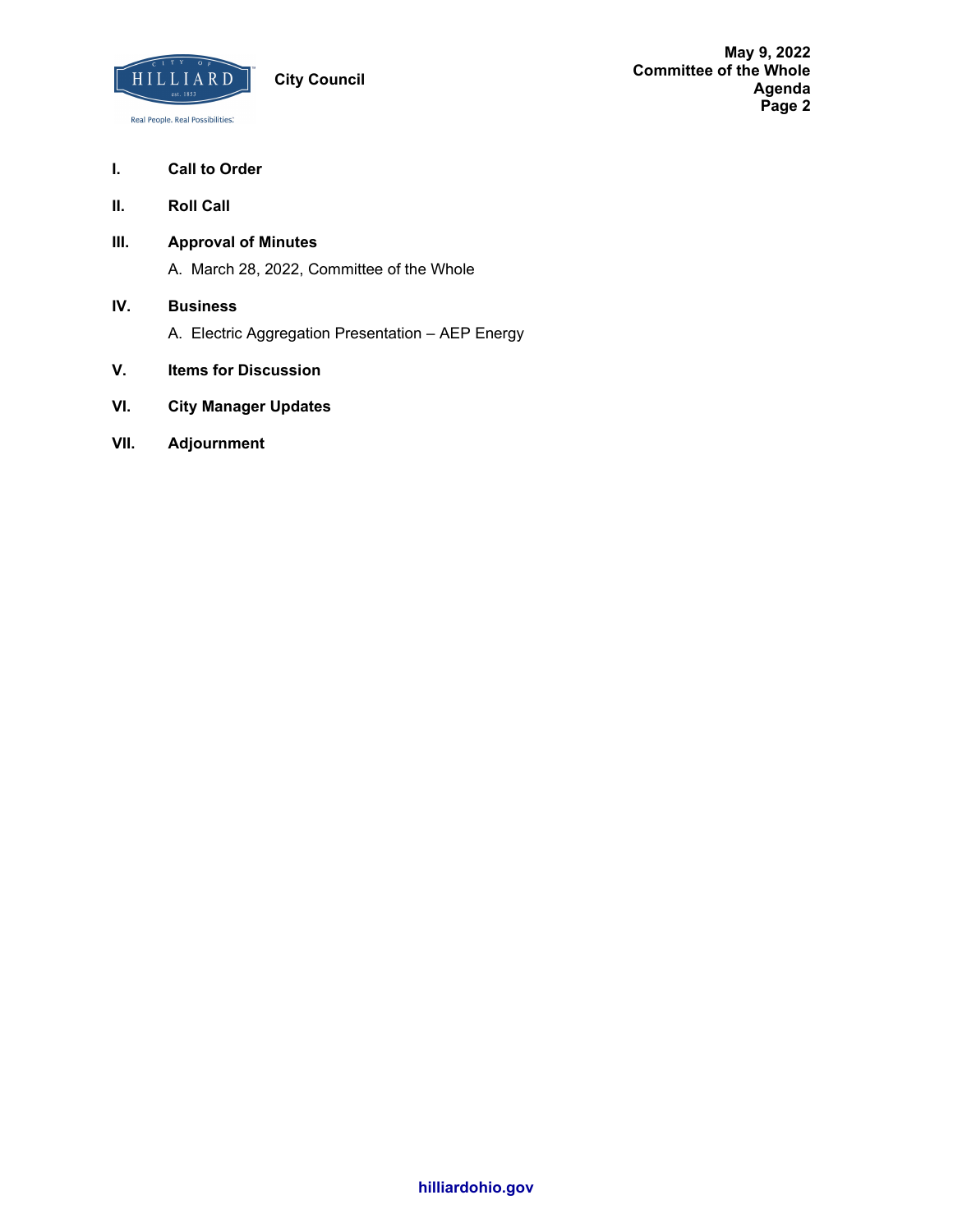

**CITY COUNCIL** 

## **March 28, 2022 Committee of the Whole Minutes**

## **CALL TO ORDER**

The meeting was called to order by President Teater at 5:31 PM.

## **ROLL CALL**

| <b>Attendee Name:</b> | Title:                | <b>Status:</b> |
|-----------------------|-----------------------|----------------|
| <b>Andy Teater</b>    | President             | Present        |
| Omar Tarazi           | <b>Vice President</b> | Present        |
| Les Carrier           | Councilman            | Present        |
| <b>Tina Cottone</b>   | Councilwoman          | Present        |
| Peggy Hale            | Councilwoman          | Present        |
| Pete Marsh            | Councilman            | Present        |
| Cynthia Vermillion    | Councilwoman          | Present        |

**Staff Members Present:** City Manager Michelle Crandall, Law Director Phil Hartmann, Assistant City Manager Dan Ralley, Finance Director Dave Delande, Police Chief Eric Grile, Deputy Police Chief Mike Woods, Community Relations Director David Ball and Clerk of Council Diane Werbrich

#### **APPROVAL OF MINUTES**

President Teater asked if there were any changes or corrections to the March 14, 2022, Committee of the Whole meeting minutes. Hearing none, the minutes were approved as submitted.

| <b>STATUS:</b> | Accepted                                                  |
|----------------|-----------------------------------------------------------|
| <b>AYES:</b>   | Teater, Tarazi, Carrier, Cottone, Hale, Marsh, Vermillion |

#### **BUSINESS**

#### **A. Sidewalk Policy and Procedures**

Ms. Schamp presented the City's Sidewalk Policy and Procedures. **(See attached)**

#### Council Questions during the Presentation

Ms. Cottone asked what the average cost for property owners is. Ms. Schamp replied she has an example she will show later in the slide presentation. She stated she would like to get input from Council regarding if there should be any special considerations for low-income households.

Ms. Hale asked if there is an estimated percentage of households that would be considered low-income in those areas. Ms. Schamp replied she does not have that information but would find out by reviewing how many property owners are receiving a financial hardship discount for trash collection. Mr. Marsh asked what the trash collection discount is or is it a sliding scale. Ms. Schamp replied that she believes it is 50%. Mr. Tarazi commented that a lot of the individuals who are receiving the discount are also renters. He noted that the owner-occupied homes are individuals who purchased that home a long time ago and are now retired living on a fixed income, but the house they purchased for \$60,000 to \$80,000 could be worth \$250,000 because the appreciation has increased. Vice President Tarazi asked how someone like that would be handled since they are living on a fixed income but have a lot of equity in their home. Ms. Schamp replied that for the City's trash discount, the home must be owner occupied and not a rental property. She added the current process for older adults who may be on a fixed income like Social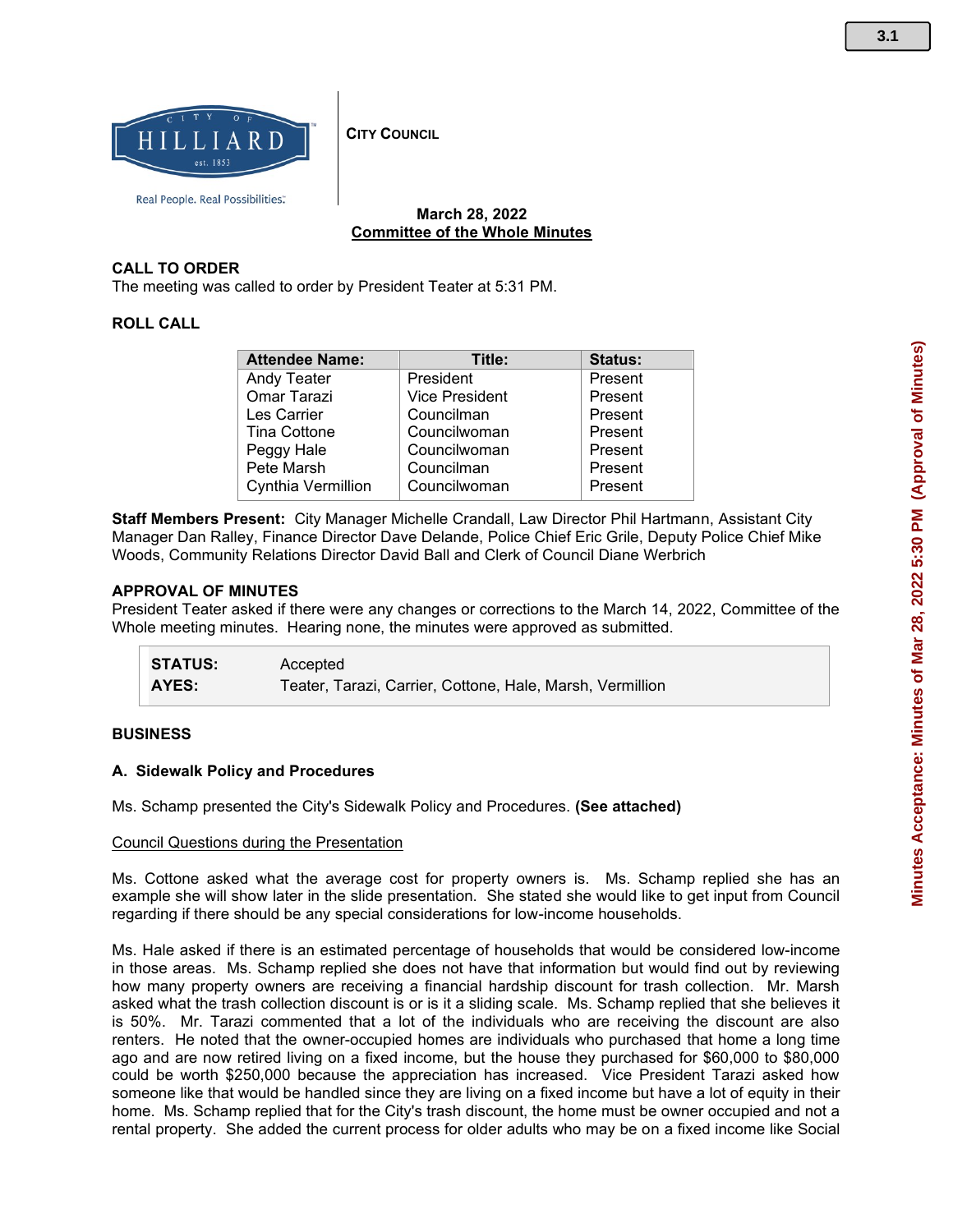

Security but who may not be on Medicaid is that they do not qualify for that financial hardship because they must declare that they receive Medicaid or another income based financial assistance, but the City can set criteria that they feel is appropriate.

#### President Teater (inaudible)

Ms. Vermillion stated that she does not think that the fact a house appreciates should be considered because there is no cash value unless it is sold. President Teater commented that he would like to know what is considered low income, which may be learned from how other cities do it. Ms. Hale added that there is a difference between Medicaid, government-based aid and fixed income because not all fixed income qualified for aid. She would prefer it be on a case-by-case basis. President Teater (inaudible). Ms. Schamp stated when staff presents the Code amendments to Council, then a deeper dive and better information could be provided to Council at that time along with more options to consider as part of the process. She noted that the specifics do not need to be figured out right now if Council is supportive in moving forward with having some type of provision for low-income households and what that definition is.

Mr. Marsh asked if there is a senior discount for trash. Ms. Schamp replied that her thought on senior discounts is that there are many seniors who live in the community who make a fair amount of money and she does not think just being a senior citizen should qualify for not taking care of responsibilities on their property. She added the senior discount for trash is 10% and given to any one age 65 or older.

Mr. Carrier asked if there was an appeal process for homeowners that would be reviewed on a case-bycase basis. Ms. Schamp replied once the procedures on how to implement this are reviewed, there would be opportunities for property owners to call the City and a staff member would go and meet them to discuss the issues because it would be a judgment call on most of these cases. In Upper Arlington, if there was a reasonable grey area, they leaned toward it being the City's responsibility especially in the low-income neighborhoods. She noted that driveway approaches are generally the responsibility of the homeowner because they are the ones driving on that driveway and is unlikely there would be utilities or a tree that would impact that approach. Ms. Schamp reported that the age of concrete is 75-80 years and in the older neighborhoods it is getting close to that age especially if the concrete has never been replaced. Mr. Carrier asked to see the average sale price increase per year in the different neighborhoods. He noted that most of the older homes are put on the market after someone passes and if the City assesses the sidewalk at seven years, does the City get its money back when it sells or does the assessment continue. Ms. Schamp replied an assessment is for five year and usually runs with the property unless the buyer negotiates that. Mr. Carrier asked if the City could require the assessment to be paid off upon sale. Mr. Hartmann replied they will review because he believes he has seen that the assessment is required to be paid off in other cities. Mr. Carrier commented that with appreciation rising, requiring the assessment to be paid upon sale would get it paid off quicker. Mr. Carrier asked for the average repair cost.

Ms. Vermillion asked how many in Upper Arlington opted into the program and how many opted out. Ms. Schamp replied most opted into the City program. Ms. Vermillion then asked if the City would have the flexibility to extend the payoff period for properties with a significant bill. Ms. Schamp replied that the City would have that flexibility if that is what Council would like to do and they identify the threshold. President Teater remarked that everyone complains about their real estate taxes, and he would like to see this assessment softened as much as possible and pushed out for the bigger bills. Mr. Carrier reiterated that he would like to see if the City can tie it into the sale of the property. Vice President Tarazi commented that he likes the idea of a lien so that the City get the money back when the property is sold. President Teater asked if the City could do liens. Mr. Hartmann replied that the Law Department is reviewing but believes liens can be done. Ms. Vermillion asked if this was a lien on the property and that the property owner would not be making payments. Mr. Hartmann agreed and stated the City could put together its own type of voluntary assessment but the question is whether Franklin County will accept it because they used to allow cities to make their own voluntary assessment schedules. Mr. Tarazi stated they could put a lien on the property when it is sold which takes out the sensitivity to those individuals living paycheck to paycheck or on a fixed income. Mr. Hartmann replied that the Law Department will put together a memo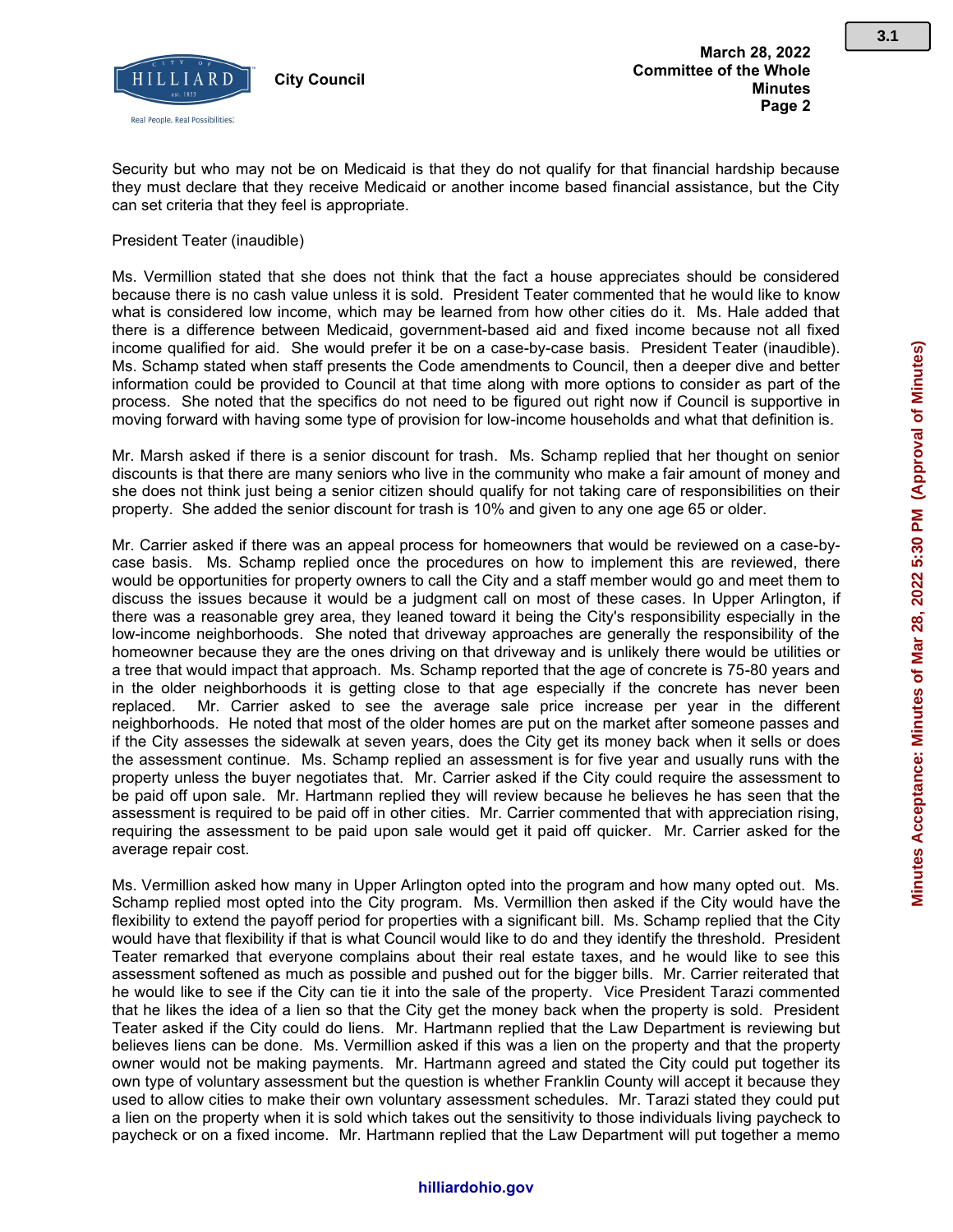

so that Council can review all the issues. Ms. Vermillion reminded everyone that not every homeowner is going to sell their home.

Mr. Marsh asked if the City replaced some of the curbs in the residential portion of Davidson Road. Ms. Schamp replied that they most likely were replaced as part of the resurfacing project.

Ms. Vermillion asked how many streets in the older neighborhoods does Ms. Schamp anticipate needing to be done in the next few years. Ms. Schamp replied she cannot answer that question right now and noted that a lot of them have been done already. She added that streets are prioritized by their Pavement Condition Index (PCI) rating, and those at the bottom are prioritized and are not necessarily in one neighborhood.

Ms. Cottone stated Ms. Schamp mentioned adjacent property owners and asked adjacent to what. Ms. Schamp replied that means adjacent to the sidewalk or the home that the sidewalk is in front of.

Ms. Vermillion asked if after the second letter is sent, can the City verify that the homeowner received it and read it because it would be easy for someone to dismiss something like that and not feel it was important. Ms. Schamp replied that she will talk to her team to discuss a way to do that, which may be through a certified letter. Vice President Tarazi stated sending certified letters is not a good system.

Vice President Tarazi reported there are a lot of handy people in the community who may try to do it themselves. Ms. Schamp replied that homeowners can fill minor cracks, but one or two minor cracks would not get flagged for repair or replacement because it would not meet the threshold. If the sidewalk was falling apart, they would have to file a right-of-way permit so that it would be inspected for proper thickness and followed the City's specifications, which would be in the letter directing homeowners to visit the City's website for all that information.

Mr. Marsh stated, although it would cost more, if the City followed the City of Westerville model would that greatly simplify the process and staff time on the project. Ms. Schamp replied that the City of Westerville did this program for 12 years where they charged residents for sidewalk replacement and recently abandoned it. They had six zones, went through each of them twice, and then ended the program. Ms. Schamp reported that for the three neighborhoods a conservative estimate is \$1.65 million, which is a significant cost for the City with all of the other City-wide Capital Projects but would make it easier but would come at a significant cost. She added after the City assessment is completed, then there would be a better understanding of how big this project will be.

Mr. Carrier asked when Ms. Schamp thought this would be done and concrete would be poured. Ms. Schamp replied any that are the property owner's responsibility will not be done until 2023. Mr. Carrier then asked how much was spent last year on cleaning up Cemetery Road. Ms. Schamp replied she would have to provide that information later because that was done as part of the Street Maintenance Program, which is listed in the CIP as T-121 and T-122 Street Maintenance Program. She noted Mr. Lester currently oversees this program and part of that includes curb ramps, some curb repairs and some sidewalk repairs relating to street tree upheavals and is how the City has handled it's responsibility. In the past a program did not exist, and letters were sent to property owners asking them to comply, which some did.

## **B. Council Rules Discussion**

Council discussed current Council Rule 9. See the attached amended version approved by Council. **(See attached)**

Vice President Tarazi, seconded by Mr. Marsh, moved to approve the rewrite of current Council Rule 9 with the amendment suggested by Ms. Vermillion.

**3.1**